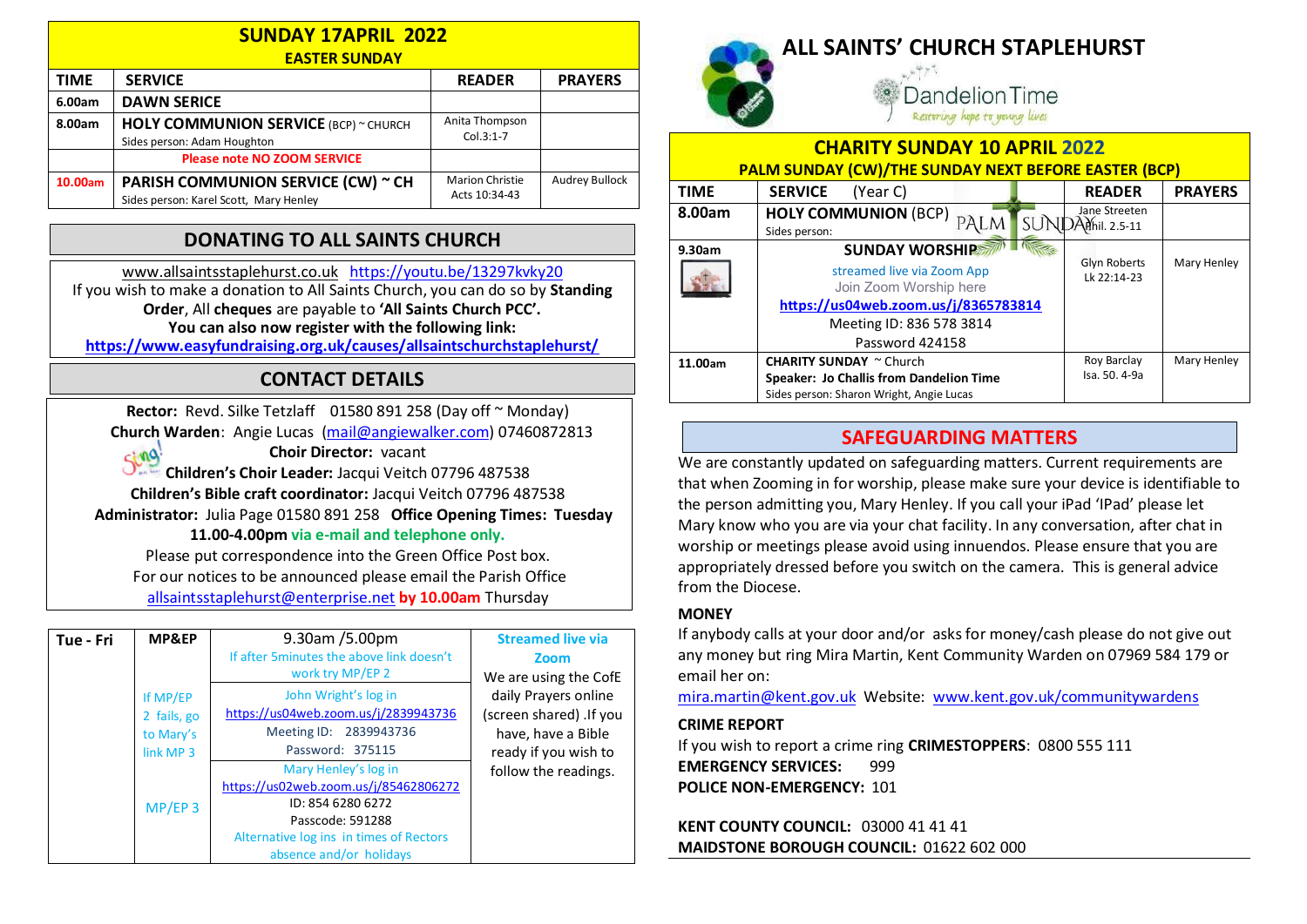## WE PRAY FOR

HEALTH, HEALING & SUPPORT GROUP Please let us know if you would like to be put on the Church prayer list, otherwise all prayer requests will be treated confidentially within the Prayer Group. The Prayer Group.

|                           | Iris Bunch, Sarah Baines, Mark McCarthy, Catherine Abbott,              |
|---------------------------|-------------------------------------------------------------------------|
|                           | Chris Davies, Lesley Franklin, Roy Jones, Sachin Shah,                  |
|                           | Amelia Hamilton, Abigail Sharpe, David Gascoyne, Jeremy                 |
|                           | Rutaraka, Michael House, Marie (nee Green), Norman                      |
|                           | Wallis, Tony Emery, Colin Whatmore, Robert Blondizik.                   |
| Those who are Sick:       | Lift these and all in need into the healing light of Christ             |
|                           |                                                                         |
| <b>Home Communion:</b>    | Ron Dear, Dorothy Hegarty, Jane Scarff, Barbara Chrimes,                |
|                           | Doreen Burton, Ted Hall                                                 |
|                           | AB/MH                                                                   |
| Abbotsleigh:              | HC 1 Wed/month 11.00am for inform. speak to<br>ST/MT                    |
| <b>Staplehurst Manor:</b> | HC 2/4 Wed/month 11.30am for inform. speak to<br>MH/ST                  |
| <b>Iden Manor:</b>        | MT/ST<br>HC 2 Tue/month<br>3.45pm for inform. speak to                  |
|                           | Ann Fulcher (The Good Shepherd), Please contact David Jones on          |
|                           | 01622741474                                                             |
| <b>Maidstone Home</b>     | Des Liddicoat (Cedardale Residential, Queen Road, Maidstone,            |
|                           | ME16 0HX, 01622 752117)                                                 |
|                           |                                                                         |
| Those who have died:      | Leigh-Ann Morris,                                                       |
| <b>Burial of Ashes:</b>   | Patricia Sharp<br>9 Apr 22<br>11.00am<br>(ST)<br>Sat<br>$C^{\sim}$ yard |
|                           | Diane Williams<br>(ST)<br>Fri<br>6 May 22 11.00am<br>$Ch+$ yard         |
| <b>Funeral:</b>           |                                                                         |
|                           |                                                                         |
| <b>Baptisms:</b>          | (MT)<br>Jesse Harrison<br>Sat 23 Apr 22 11.00am                         |
|                           | <b>Finley Pascoe</b><br>7 May 22 11.00am<br>(ST)<br>Sat                 |
|                           | (ST)<br>Laurence Deebler-Rogers<br>Sat 21 May 22<br>11.00am             |

Paige St Clair Sat 28 May 22 11.00am (MT) Sophie Perry Sat 2 July 22 11.00am (ST) Bertie Terry Sat 9 July 22 11.00am (MT) Darcey Clarke Sat 25 July 22 11.00am (ST)

7 Aug 22 Wedding Blessing 1.00pm (ST) 3 Sep 22 Lee Harrison & Charlotte Spirito tbc. (ST) 1 Oct 22 Wedding Blessing 6.00pm (ST)

Weddings: 11 June 22 Joshua Witham & Jessica Dunn 1.00pm (MT) 6 Aug 22 James Taylor & Pierina Bravin 2.00pm

# DATES FOR YOUR DIARY

| Date                             | Time        | What                                              | Where          |
|----------------------------------|-------------|---------------------------------------------------|----------------|
| <b>APRIL</b>                     |             |                                                   |                |
| Sat 9                            | 11.00am     | <b>BURIAL OF ASHES t/l Patricia Sharp</b><br>(MT) | $\sim$ CHYARD  |
|                                  |             | <b>HOLY WEEK 10 - 16 APRIL</b>                    |                |
| <b>PALM SUNDAY</b>               | 11.00am     | <b>PALM SUNDAY SERVICE</b>                        | $~\sim$ CHURCH |
| 7.30pm<br><b>MAUNDY THURSDAY</b> |             | <b>MAUNDY THURSDAY SERVICE</b> with stripping     | $c$ CHURCH     |
|                                  |             | the altar leading into the vigil until 12.00pm    | ~ST.GEORGES    |
| <b>GOOD FRIDAY</b>               | 2.00-3.00pm | THE LAST HOUR AT THE FOOT OF THE CROSS            | $c$ CHURCH     |
|                                  |             | with Choir, Readings, Prayers and Mediations      |                |
| <b>EASTER DAY</b>                | 6.00am      | <b>SUNRISE HOLY COMMUNION SERVICE with the</b>    | $\sim$ CHYARD  |
|                                  |             | Blessing of the Easter Fire, Candle & Renewal of  |                |
|                                  |             | <b>Baptismal Vows</b>                             |                |
|                                  | 8.00am      | <b>EASTER PARISH COMMUNION SERVICE Procession</b> | $\sim$ CHURCH  |
|                                  |             | of the Easter Candle into Church                  | $\sim$ CHURCH  |
|                                  | 10.00am     | <b>EASTER PARISH COMMUNION SERVICE Procession</b> |                |
|                                  |             | of the Easter Candle into Church                  |                |
| <b>MAY</b>                       |             |                                                   |                |
| Sun 1                            | 3-4.00pm    | <b>GRIEF CAFE</b>                                 | ~Parish room   |

#### PRAYER

#### We pray for peace in Ukraine and anywhere else in the world it is needed

Globally we are horrified of the Taliban taking over Afghanistan, Yemen being reduced to humanitarian catastrophe, conflict in Syria devastating lives, and more. Interruptions also happen closer to home. Death or illness turn our world upside down. Loss of job or income, or increasing bills, brings fear and vulnerability.

#### God of life and love,

We pray for peace in Ukraine and everywhere it's needed. We pray for all who live with fear, loss and grief. We pray for wisdom and compassion for those with power. And we pray that in terrible times no-one would feel alone. Amen